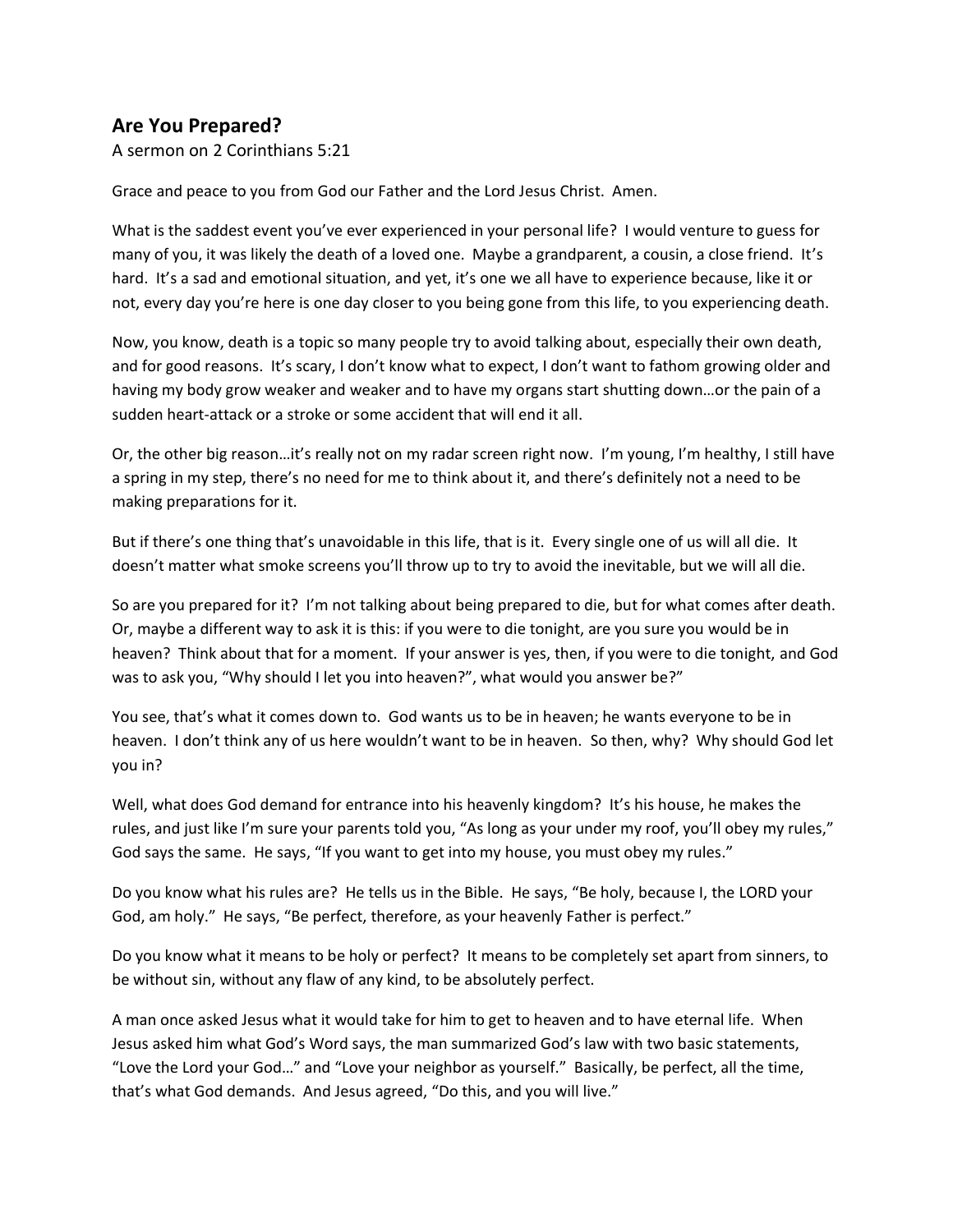You know, show nothing less than a perfect love toward God and your neighbor, anyone you come into contact with, perfect in your actions, in your speech, even in your thoughts, and you will live. Always put God first in your life. Never use his name in a wrong way. Don't ever have so much as a single greedy or covetous or lustful or vengeful or jealous or selfish thought. "Be such a perfect, holy, sinless person at every moment of your life, and you will live," Jesus says.

Perfection. That's what God demands for entrance into heaven. But you know what he sees when he looks at each of us? I think you know. He doesn't see perfection. He doesn't see flawless living. He sees the opposite. He sees sin. In fact, the Bible says, "All have sinned and fall short of the glory of God."

That makes the situation oh so clear. All have sinned. Everyone has sinned. You and I have sinned. You sinning if you rob a bank. You're sinning if you commit adultery. But you're also sinning if you have greed or lust in your heart. Anything that goes against God's demands of perfection is sin.

But that's impossible. Shouldn't close be good enough? Well, imagine there's a deep canyon, 100 feet wide, separating you from God. Being absolutely perfect as God demands would be like being able to jump all the way across. Anything less is falling short. You could train for the jump all you want, you could be the world's best jumper, and it wouldn't matter whether you jumped a new world record, like 35 feet, or your shoe laces were untied and you tripped and fell off the edge. Even if you could go 90 feet, you wouldn't reach the end, and the result for all is the same…death at the bottom of the canyon.

You know, they say there's not more risky than trying to jump across a canyon in two leaps. You don't get a second chance. And the same is true with God. It takes just one sin, and you've missed the 100 foot clearance, you fallen short. You've fallen to death.

That's what God sees. Not perfection. But person after person lining up to jump that chasm between us and him and heaven, and failing miserably. The Bible says, "Your iniquities (another word for sins) have separated you from God. There's no possible way to be in a close relationship with God while there's sin separating us, driving you and me further and further from him, separating us from him forever. "The wages of sin is death," the Bible says. The death that results from our sins is an eternal separation from God in a place called hell. As long as sin is present, you're separated from God.

That's a problem. Sin's a problem everyone of us has in this life. There's no denying that. It's a disease we're all infected with.

"But there's got to be a remedy, right? There has to be some way to get to heaven, right?" "Can't I just try harder, you know, keep trying to be a good person and doing good things?" That would make God happy, right? So, the idea is that if I'm here and God's up there, and there's a ladder separating us, it's take it one rung at a time. Inching my way forward by being the best person I can be, and I'll get there, right?

But, "All have sinned and fall short…" No matter how hard you try, it will never be perfect, you will still fall short of God's glory, and it's won't ever be good enough.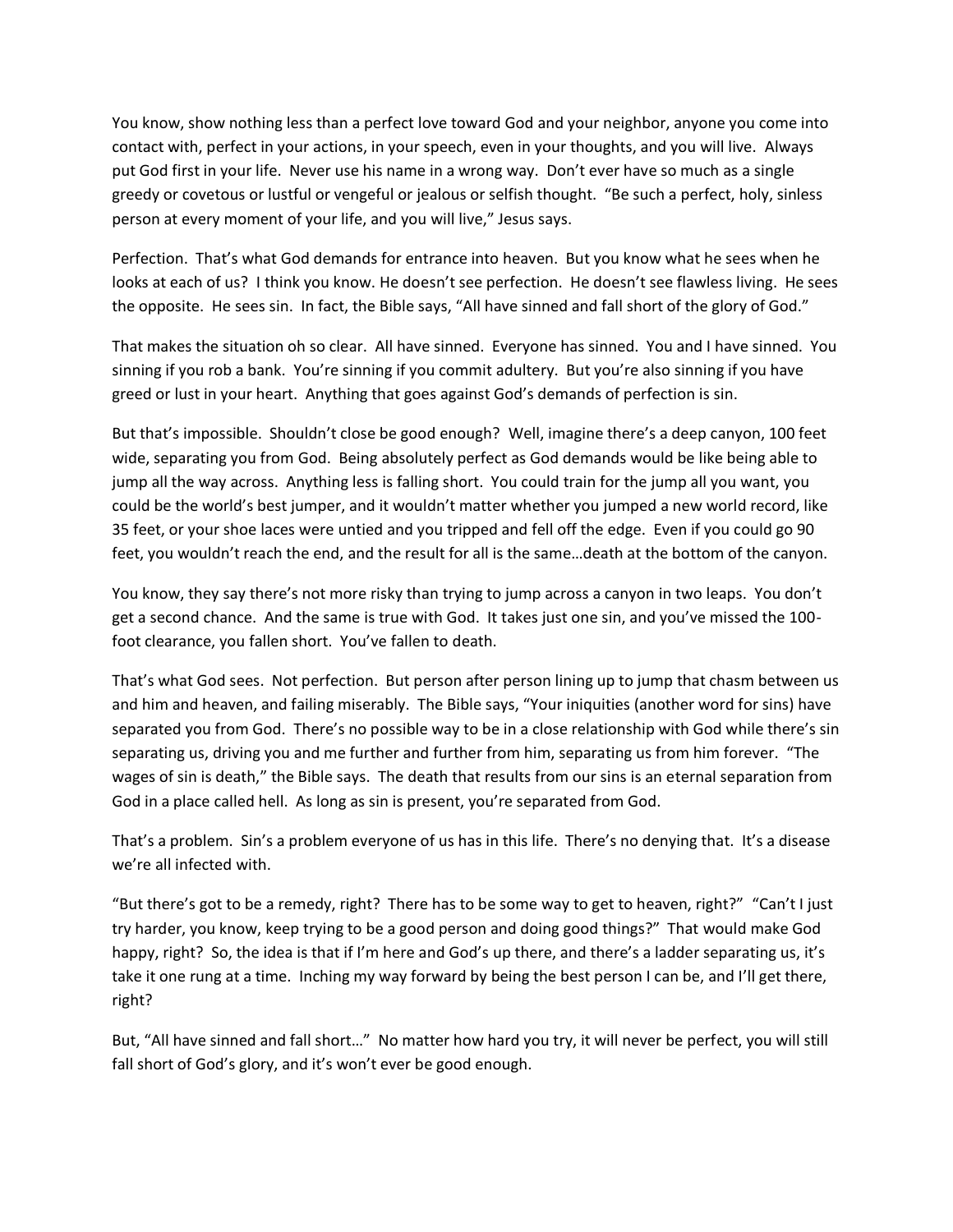"Ok, then if I can't be perfect, then I can just make up for my sins, right? Like, if I got into an argument with my wife, said some really hurtful words to her last night, so this morning I'll make her breakfast in bed, buy her some flowers, shower her with apologies and love and affection, and that's good. That'll balance out the mistakes, won't it?"

But you notice what it can't do? No matter how much good you do, it can't take away the bad, and there we have Scripture staring at us, "The wages of sin (even sin that's been balanced out) is death."

And you could try to compare yourself, like, "I do wrong, but it's not as bad as the person over there. I could be worse." But compare yourself instead to God, the standard of holiness. How do you stack up? No contest.

You see, man has his own solutions of how to remedy the problem of sin, but they don't work. The Bible tells us, "There is a way that seems right to a man (such as "try your hardest and God will accept you" or balance out the bad with the good or compare to others to make yourself look better), but in the end it leads to death. The Bible tells us, "Whoever keeps the whole law, and yet stumbles at just one point, is guilty of breaking all of it." So, if I could jump 99 feet across that canyon, with one white lie when I was, oh, 7, that's one foot off of perfection, and it's just as if I were the worst sinner, because the result is the same. We fall. We deserve death. We deserve hell.

Stinks, doesn't it? There's nothing you nor I can do to fix this problem. We can't get right with God. All we can do is cry out, "What a wretched man I am. Who will rescue me from this body of death?"

But "thanks be to God – through Jesus Christ our Lord." You see, we can't remedy our sad situation, but God can, and he did. And God's solution? His own Son, Jesus!

You see, God loves us. He doesn't want us to suffer an eternity in hell. So he sent Jesus. Jesus, true God, became a man for us, a man like us. The only difference is he never sinned. But believe me, he was tempted, just like we are. But once Jesus asked his archenemies, who tried to trip him up every chance they got. He asked if they could find him guilty of any sin, and this was their response. Nothing. They couldn't find anything because there was nothing to find. How God demands perfection of every person, he only found it in Jesus, who never sinned.

Well, Jesus loves us too, and he would not let us pay for our sins. So, our verse for our sermon explains what Jesus did, "God made him who had no sin to be sin for us, so that in him, we might become the righteousness of God."

It's the great exchange. Jesus, who was sinless, became sin for us. He took our sins, every single one of them, for every single one of us, and he put them on himself. Jesus took those sins, went to the cross, and there, something amazing happened. He exchanged them. Do you know what he gave back to us? His righteousness.

You see the word right in there, in righteousness? It's because Jesus' death on the cross has made us right with God, has broken through that sin that was separating us from God, has done away with your every sin. Now, when God sees you, he sees righteousness. He sees Jesus' holiness. He sees you